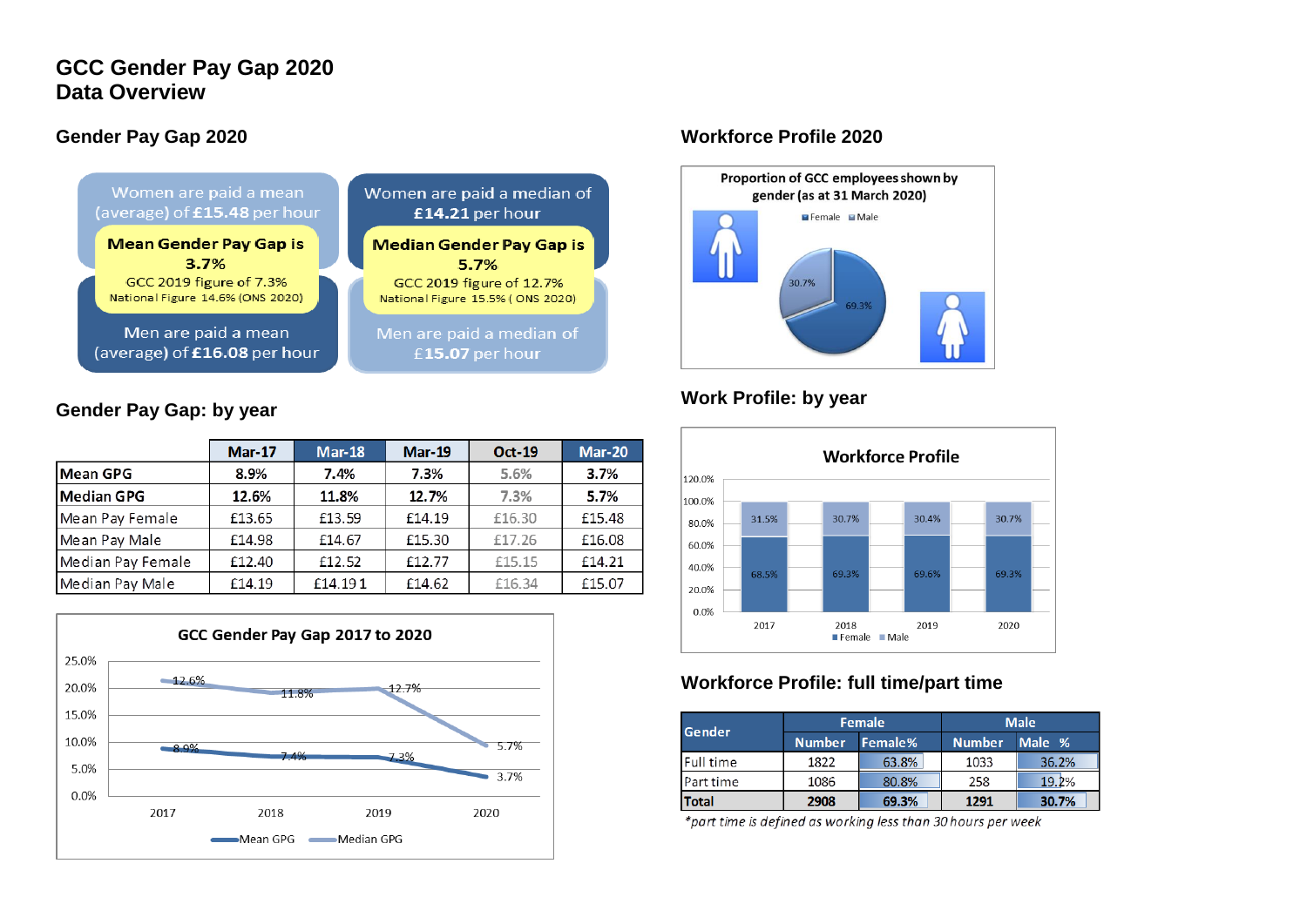# **GCC Gender Pay Gap 2020 Data Overview**

## **Pay Quartiles: by year**

The Lower and Upper quartile pay ranges have remained fairly similar however will differ slightly due to national pay increases and staffing differences. The reported figures for 2020 do show an increase on the 2019 reported figures.

|                |                           | 2018<br>2017              |                           | 2019               |                           |                           | 2020                      |                           |
|----------------|---------------------------|---------------------------|---------------------------|--------------------|---------------------------|---------------------------|---------------------------|---------------------------|
| Quartile       | Pay range per<br>quartile | <b>Number of</b><br>staff | Pay range per<br>quartile | Number of<br>staff | Pay range per<br>quartile | <b>Number of</b><br>staff | Pay range per<br>quartile | <b>Number of</b><br>staff |
| Lower          | $£4.66 - £9.61$           | 857                       | £4.66 - £9.71             | 924                | £4.66 - £10.30            | 962                       | £4.66 - £11.24            | 1050                      |
| Lower middle   | £9.61 - £13.31            | 856                       | £9.71 - £12.93            | 923                | £10.30 - £13.35           | 962                       | £11.24 - £14.52           | 1050                      |
| Upper middle   | $£13.31 - £16.21$         | 856                       | £12.93 - £16.37           | 923                | £13.35 - £16.70           | 963                       | £14.52 - £17.62           | 1050                      |
| Upper          | £16.21 - £84.36           | 857                       | £16.37 - £85.20           | 923                | £16.70 - £86.91           | 962                       | £17.63 - £88.64           | 1049                      |
| <b>Overall</b> | £4.66 - £84.36            | 3426                      | £4.66 - £85.20            | 3693               | £4.66 - £86.91            | 3849                      | £4.66 - £88.64            | 4199                      |

| <b>Mean Hourly Rate by quartile</b> |               |             |               |             |               |             |  |  |  |  |
|-------------------------------------|---------------|-------------|---------------|-------------|---------------|-------------|--|--|--|--|
| <b>Quartile</b>                     | 2018          |             |               | 2019        | 2020          |             |  |  |  |  |
|                                     | <b>Female</b> | <b>Male</b> | <b>Female</b> | <b>Male</b> | <b>Female</b> | <b>Male</b> |  |  |  |  |
| Lower                               | £8.97         | £8.53       | £9.52         | £9.19       | £10.15        | £9.79       |  |  |  |  |
| Lower Middle                        | £11.16        | £11.24      | £11.79        | £11.83      | £12.95        | £12.92      |  |  |  |  |
| <b>Upper Middle</b>                 | £14.41        | £14.50      | £15.04        | £14.99      | £16.00        | £15.91      |  |  |  |  |
| Upper                               | £21.03        | £21.48      | £21.70        | £22.12      | £23.57        | £23.97      |  |  |  |  |

# **Pay Quartiles: Mean pay by year and gender Pay Quartiles: Median pay by year and gender**

| y quartile  |        |             |                     | <b>Median Hourly Rate by quartile</b> |             |        |             |        |  |  |  |  |  |  |  |  |  |  |  |  |      |  |      |      |  |
|-------------|--------|-------------|---------------------|---------------------------------------|-------------|--------|-------------|--------|--|--|--|--|--|--|--|--|--|--|--|--|------|--|------|------|--|
|             | 2020   |             |                     |                                       |             |        |             |        |  |  |  |  |  |  |  |  |  |  |  |  | 2018 |  | 2019 | 2020 |  |
| <b>Male</b> | Female | <b>Male</b> | <b>Quartile</b>     | <b>Female</b>                         | <b>Male</b> | Female | <b>Male</b> | Female |  |  |  |  |  |  |  |  |  |  |  |  |      |  |      |      |  |
| £9.19       | £10.15 | £9.79       | l Lower             | £9.21                                 | £8.55       | £9.67  | £9.31       | £10.14 |  |  |  |  |  |  |  |  |  |  |  |  |      |  |      |      |  |
| £11.83      | £12.95 | £12.92      | Lower Middle        | £11.02                                | £11.21      | £11.60 | £11.43      | £13.20 |  |  |  |  |  |  |  |  |  |  |  |  |      |  |      |      |  |
| £14.99      | £16.00 | £15.91      | <b>Upper Middle</b> | £14.33                                | £14.34      | £14.62 | £14.63      | £15.81 |  |  |  |  |  |  |  |  |  |  |  |  |      |  |      |      |  |
| £22.12      | £23.57 | £23.97      | <b>Upper</b>        | £19.44                                | £19.43      | £20.20 | £20.20      | £22.11 |  |  |  |  |  |  |  |  |  |  |  |  |      |  |      |      |  |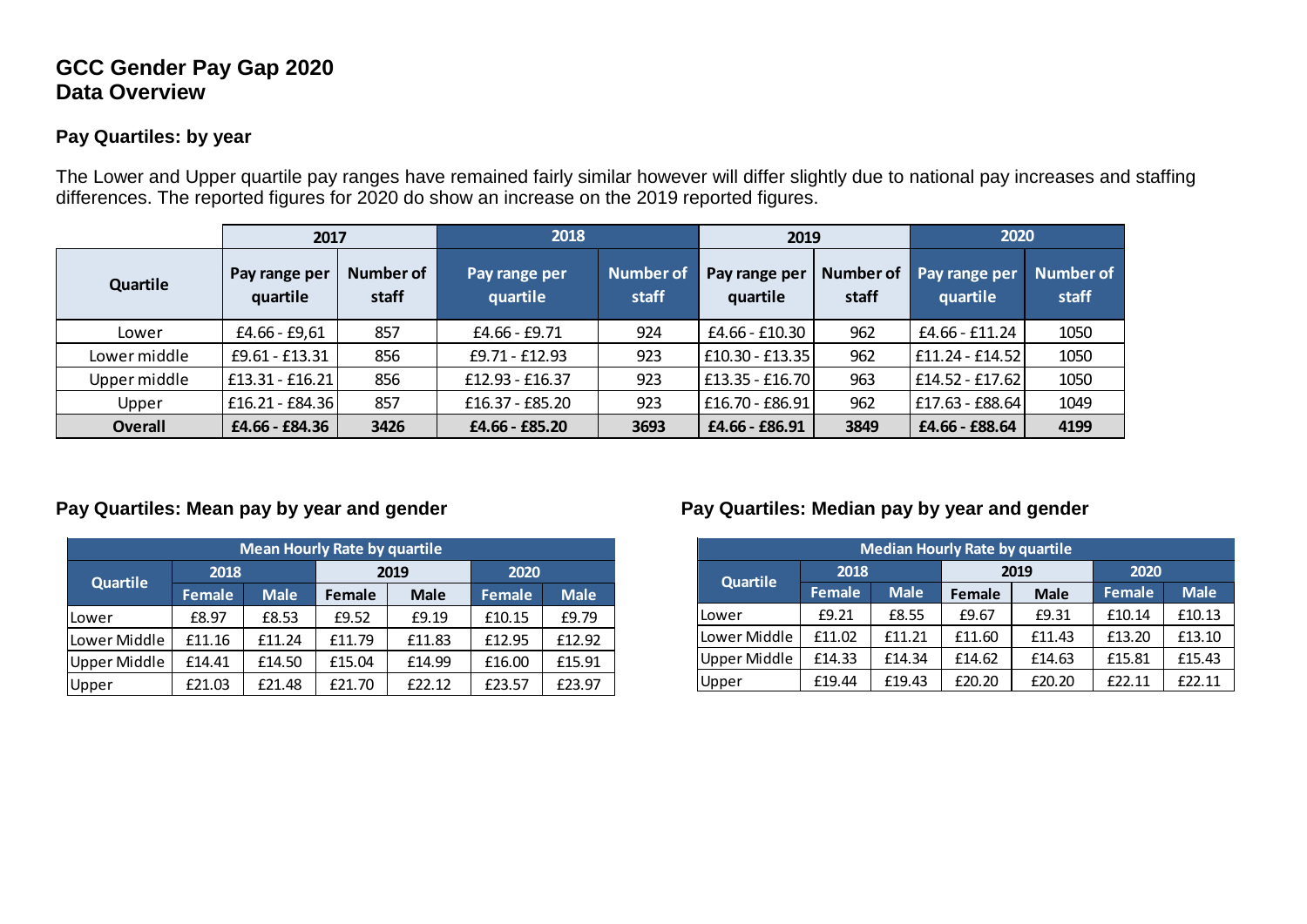

#### **Pay Quartiles 2020: Proportion of male and female staff in each quartile**

#### **Pay Quartiles by year: Proportion of male and female staff in each quartile**

| Quartile       |        | 2017        |        | 2018        |        | 2019        | 2020   |             |
|----------------|--------|-------------|--------|-------------|--------|-------------|--------|-------------|
|                | Female | <b>Male</b> | Female | <b>Male</b> | Female | <b>Male</b> | Female | <b>Male</b> |
| lLower         | 78.0%  | 22.0%       | 77.0%  | 23.0%       | 79.0%  | 21.0%       | 74.9%  | 25.1%       |
| Lower Middle   | 74.0%  | 26.0%       | 73.0%  | 27.0%       | 72.0%  | 28.0%       | 69.8%  | 30.2%       |
| I Upper Middle | 59.0%  | 41.0%       | 63.0%  | 37.0%       | 62.0%  | 38.0%       | 65.2%  | 34.8%       |
| Upper          | 63.0%  | 37.0%       | 65.0%  | 35.0%       | 65.3%  | 34.7%       | 67.1%  | 32.9%       |
| <b>Total</b>   | 68.0%  | 32.0%       | 69.0%  | 31.0%       | 69.6%  | 30.4%       | 69.3%  | 30.7%       |